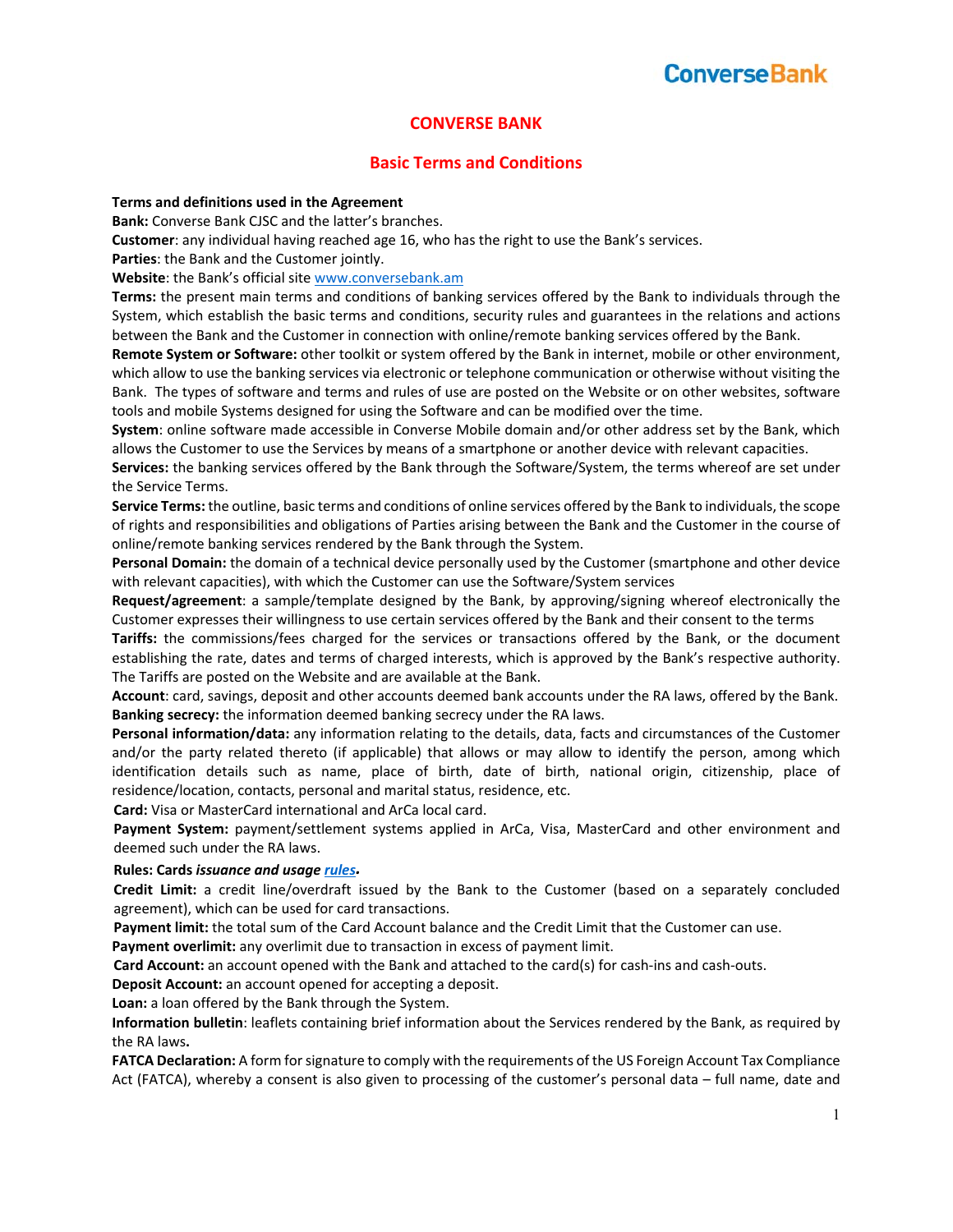place of birth, nationality, ID document, TIN, place of residence (registered and actual address), phone number and as well other information stated in the questionnaire, including the collection, registration, systemization, accumulation, storage, correction (updating, revision), withdrawal, use, blocking, deletion and destruction with or without System of automated tools, and after the identification of the US taxpayer circumstance transfer (dissemination, disclosure, provision of accessibility) of the FATCA-based "US taxpayer" data to the foreign tax authorities, the US Internal Revenue Service (IRS) among others, and as well transfer to the aforementioned authorities information about the deals, accounts and investments.

**W‐9**: Request for Taxpayer Identification Number and Certification: the US taxation template to be filled in by the "US taxpayers" for confirmation of the taxation status in the USA and disclosure of specific details. http://www.irs.gov/pub/irs‐pdf/fw9.pdf

**RA:** the Republic of Armenia.

**CBA:** the Central Bank of Armenia:

#### **Section 1. General Provisions**

- 1.1. The Terms regulate the relations between the Bank and the Customer arising from the use of Services by the Customer in the System, and establish the security rules for using the System.
- 1.2. The definitions (words) used in the Terms in singular express the plural form of the same and vice versa.
- 1.3. The terms and conditions of remote services not covered in the Terms, including those made accessible in the Software or by the Bank are defined and published by the Bank separately in the systems designed for such services.
- 1.4. The appropriate technical and software requirements for using the System are specified in the Basic Terms and Conditions of the System.
- 1.5. Identification of the Customer is required for using the System, and the specific sequence of steps is established by the Bank.
- 1.6. To identify the Customer, the Bank can demand information deemed binding and take other actions, among which demand other details, voice verification and other documents from the Customer, and the Customer has to disclose other information, details and documents needed for identification thereof. The Bank can demand the translation of documents filed in foreign languages into Armenian.
- 1.7. The Bank establishes contractual or other business relationships with the Customer subject to identification of the Customer. The Bank can refuse the establishment of business relationship with the Customer in the presence of doubts about the Customer's identity and the legality of transactions executed by the Customer.
- 1.8. **By signing the Request/Agreement, the Customer reviews the Terms, Tariffs and other documents relating to the particular Service in person at the Bank or electronically.**
- 1.9. By clicking "I agree," "I accept," "I approve" and/or other buttons expressing agreement in the personal Mobile System, the Customer confirms that they agree with the terms and conditions specified in the particular agreement.

**By clicking "Accept and sign" or other similar buttons and the entry of "V" symbol in the respective fields shall mean that the Customer has read, reviewed, agreed with, accepted and signed the particular Requests/agreements, terms and conditions, contracts, references, other documents and texts, and undertake to meet the conditions and requirements set thereunder in due order and in a timely manner.**

- 1.10. The Terms and Requests/agreements submitted for Services under the Terms are considered a publicly accessible offer, which is deemed to be the Customer's electronic confirmation of the Terms and Requests/agreements accepted by the Customer by taking the respective action by the Customer from the date of sending/submission and/or for using of the particular service in the manner acceptable to the Bank and established for the particular banking service, and together with the Terms, Service Terms and Tariffs set by the Bank shall constitute the agreement concluded between the Parties.
- 1.11. The Customer's electronic signature/verification of the sample document established by the Bank for a specific banking service or the Customer's actions taken in the relevant cases for the use of the service evidences the Customer's acceptance of the Terms and Tariffs set by the Bank and/or of the tariff set by the service provider (third party) for a specific service.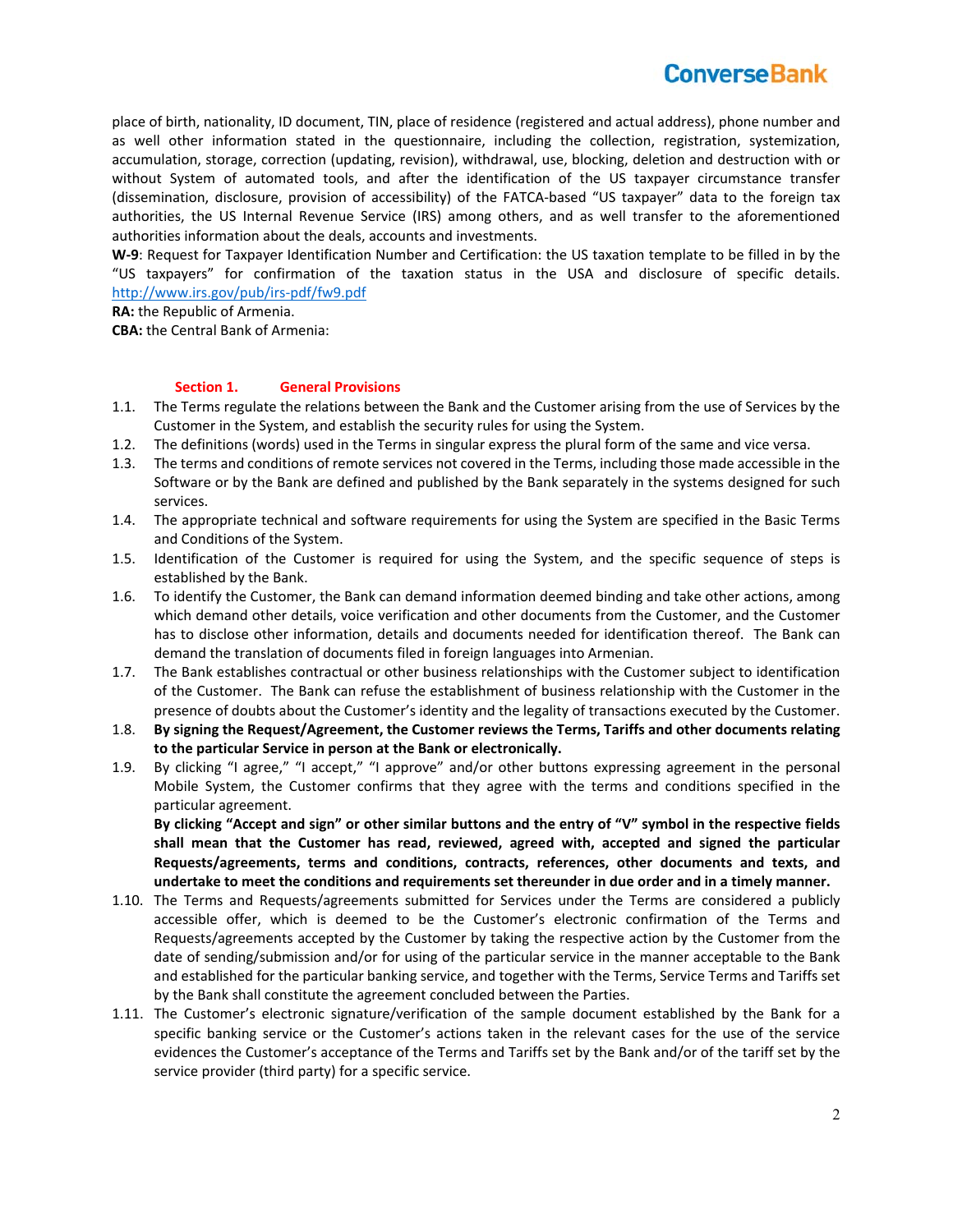- 1.12. The Bank can check the Request once it is submitted by the Customer. The Customer is informed about the negative result and consequently the refusal to perform the instruction in the System, by changing the document status in the System and/or sending a notice generated in the System.
- 1.13. The Customer bears full responsibility for the accuracy, integrity and authenticity of data, incomplete information, misprints and other errors entered into the System, as well as for the breach of security and other rules and the consequences thereof, and assures that the disclosed data can be supported by documents if required by the Bank. The Bank shall view the actions taken in the Software by the Customer as the direct and factual expression of the Customer's will.
- 1.14. The Customer cannot remove the data deemed binding or make any changes in sample documents unless such changes are considered additions to the documents.
- 1.15. The Bank can limit the scope of persons/Customers using the specific services of the Bank in compliance with the RA laws and/or its internal regulations.
- 1.16. The Customer authorizes and assigns the Bank to take the relevant efforts/actions to make and enforce all changes deemed inessential (correction of misprints, errors, misspellings and other omissions, edition of the names of banking services, etc.) on behalf of the Customer without seeking for the additional consent or signature of the Customer.
- 1.17. The relations between the Parties are regulated in compliance with the Terms, however can be regulated by a separate agreement or addendum with regard to provisions differing from the Terms, which by mutual consent of the Parties can be concluded in any stage of the services.
- 1.18. Conditions differing from the Terms can be set for certain Customers.
- 1.19. In the event the Bank establishes special terms and/or agreements for specific services, the latter are enforced in addition to the Terms.
- 1.20. In the event the service provider establishes extra/other tariff or commission, the Customer is notified about the particular tariff or commission through the System before making the payment for the service.
- 1.21. **The Terms, information bulletins, Tariffs,** Rules**, terms and conditions for the use of the Website, mobile Systems and other software, as well as other documents regulating the relations between the Customer and the Bank constitute the integral part of the Request/agreement(s).**
- 1.22. The Customer herewith gives their consent that the Bank provides the correspondence with the Bank including any change in the execution of obligations, issuance of statements and/or relating thereto within the scope of the System and/or the Terms and/or the Request/Agreement, firstly by using and via the Customer's email address, unless the Customer has selected any other method and address for the service rendered by the Bank.
- 1.23. The information about the operational days and hours is made accessible on the Website. For the purpose of the Terms, the operational day is deemed the days and hours set for servicing of the Customer, and the business day is deemed the hours 9:00‐18:00 per day in 5‐day business week.
- 1.24. The Customer is aware that certain details/approvals relating to card and other accounts and other transactions can be reflected or updated in delay depending on the Payment System rules and technical capabilities. The Customer can be charged fees based on the Tariffs for the Services, the payment dates and procedure whereof are established under the Terms (Services), Information Bulletins and/or Tariffs.
- 1.25. The commissions and other fees are not refundable upon disabling or termination of the Bank's services, unless otherwise established under the Information Bulletins, Tariffs and/or Request/agreements concluded with the Customer.
- 1.26. The Bank can charge unaccepted the fees and commissions for the Services on the Customer's Account, and in the absence of sufficient funds on the Account, on the Customer's other accounts with the Bank including the accounts in currencies other than the currency of the Account, in which case the currencies are converted at the buy rate applied by the Bank at the particular (charging) date.
- 1.27. Upon the Customer's default or improper performance of obligations assumed under the Terms and Request/agreements, such obligations can be executed at the expense of balances available on the Customer's AMD bank/card accounts with the Bank, and unless sufficient funds are available on the aforementioned accounts – also from the FX accounts (in which case the currencies are converted at the exchange rate applied by the Bank to the particular currency at the particular date) without seeking for the respective payment orders of the Customer issued to the Bank, for the purpose whereof the Customer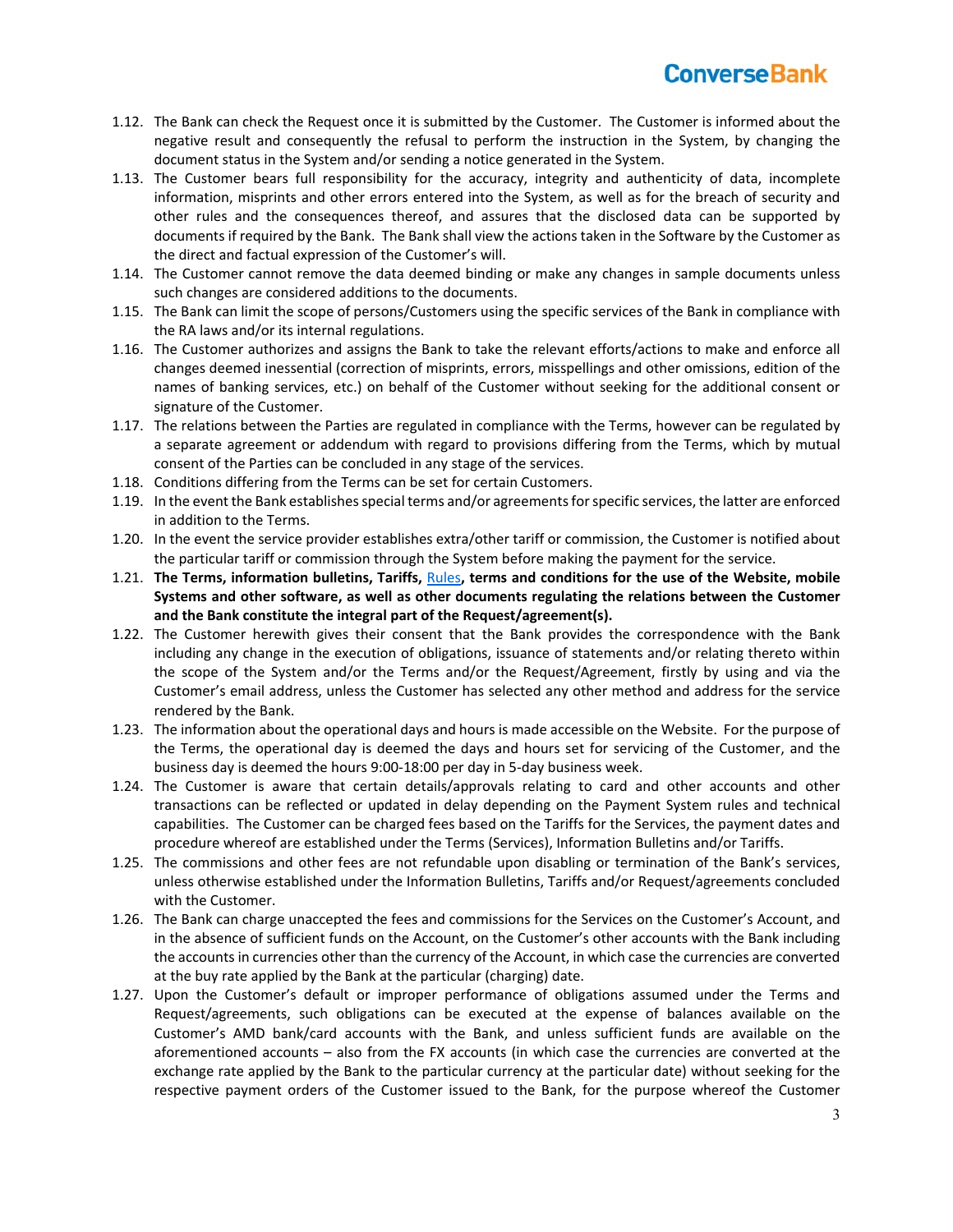empowers the Bank to charge unaccepted the required debt amount on their accounts serviced by the Bank upon the Customer's default or improper performance of any cash payment obligation.

This provision cannot further be referred to by the Customer and serve a ground for disputing the fact of accruing and imposing of a penalty by the Bank.

- 1.28. The Customer permits the Bank to use the Customer's contact information (full name, address and contacts), and at its own discretion and without the Customer's prior notification provide such information to the companies contracted by the Bank for rendering of services, offering of services to Customers or improvement of the services offered by the Bank.
- 1.29. The Customer is aware that the Customer's instruction/deal forwarded to the Bank can be declined or suspended in the presence of the Customer's liabilities towards the Bank.
- 1.30. The Bank can on its own initiative temporarily suspend the Services in the System fully or partially to provide technical servicing and uninterrupted functioning of the Software/System intended for improvement of the security and reliability thereof.
- 1.31. For the purpose of compliance with the AML/CFT international or RA laws and/or its internal regulations, the Bank can demand the Customer the disclosure of all relevant information about the performance of the instructions, and the transactions on the Account, and unless disclosed, can suspend the performance of instructions and the transactions on the Account, or decline the performance of transaction on the Account (among others decline the establishment of a business relation with the Customer), can demand additional information and document(s) or apply other limitations.
- 1.32. The Bank can set and apply restrictions or bans to persons of specific nationality (registration) or residence or ranked in a specific group based on the requirements of the RA laws, the UN Security Council Resolutions, the norms of international law, and international and foreign sanctions, as the result of the obligations unilaterally assumed by the Bank, on the demand of the Bank's correspondent banks or by the decision of the Bank's authorized body. The servicing of the Account and in general the cooperation with the Customer can be prohibited and restrictions to specific services can be imposed due to System of such sanctions.
- 1.33. In the presence of an agreement on disclosure by the Bank of Customer information deemed banking secrecy to third parties in cases and in the manner established under the RA, foreign and international laws, the Bank can service the Customer only considering the disclosure of information by the Bank referring to the Customer's business specifics and the expected goals and essence of business relationship with the Customer, and in the absence of any negative information about the Customer in the international AML sanction lists of UN, USA OFAC, EU, CBA or the Bank.
- 1.33.1. The individual Customers can be serviced by the Bank unless they are the citizen or the resident of a country or a region exposed to international sanctions, or unless the Bank has classified/considered the Customer as risk‐involving and/or has found the servicing of the Customer inappropriate for the AML reasons due to the absence of vital and/or economic interest of the Bank in the particular courtiers or regions.
- 1.33.2. The legal entities or sole proprietors can be serviced by the Bank unless they are registered in a country or a region exposed to international sanctions, in the absence of a business or business relations (including the counterparties) or a direct or indirect link of shareholders (actual beneficiaries) with the aforementioned countries or regions, and/or unless the Bank has classified/considered the Customer as risk‐involving and/or has found the servicing of the Customer inappropriate for the AML reasons.
- 1.34. In the event of abrupt exchange rate fluctuations (5% and above exchange gain/loss in one or several days) due to AML/CFT, international sanctions and/or force majeure (also outside Armenia) and to prevent the related risks, set the limits and the payment procedure for FX transactions of the customers, among which temporarily restrict and/or partially satisfy the cash‐out, transfer and exchange of foreign currency, taking into account the special servicing procedures, the contractual tariffs and the daily quotations of transaction prices applied under the internal regulations of the Bank and published on the official site of the Bank as of the day of the transaction.
- 1.35. The Bank can, without prior notification of the Customer, provide information about the Customer, the latter's accounts and credit obligations to other banks, credit organizations, credit bureaus and the Deposit Guarantee Fund of Armenia on their demand or on its own initiative, in compliance with the RA laws, as well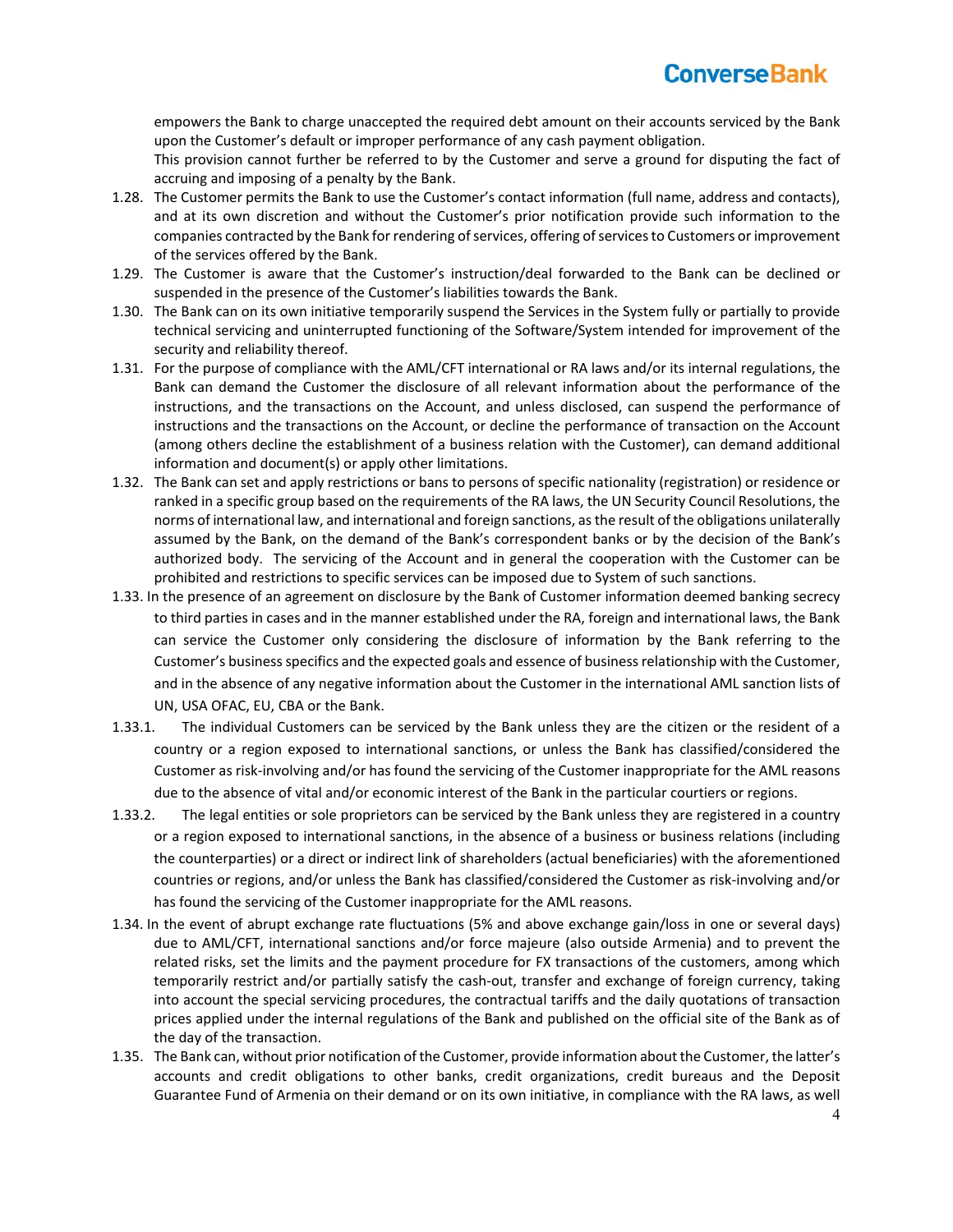as provide the RA tax authorities with information about the accounts opened or closed with the Bank for the taxpayers registered with the tax authority, in compliance with the RA laws, and provide the foreign authorities with information about the Customer under the foreign jurisdiction, in compliance with the foreign laws; among which:

- In cases and order set under the US FATCA Act, the Bank can provide information about the Customer and the latter's accounts and revenues known by the Bank to the US Internal Revenue Service (IRS) in the form of Reports set under the aforementioned Act;
- The Customer is responsible for the knowledge of the FATCA Act provisions, and the disclosures on the US citizens and US residents, taxation of certain revenues and the US laws referring to the Customer as a US taxpayer;
- The Customer shall by no means dispute any action taken by the Bank in compliance with FATCA agreement nor file any claim against the Bank's actions taken within the scope of the FATCA Act.
- 1.36. Upon obtaining of a "US taxpayer" status in the future, the Customer has to give a written notice to the Bank at least in 30‐day period.
- 1.37. The Bank can establish and unilaterally revise the Terms, Tariffs, Rules, types and/or procedure of services offered to the Customer in the System, including the Customer identification terms and/or procedure, the list of documents required from the Customer to use the services offered by the Bank and the interest rate accrued against the balances on bank accounts; and the Bank makes such revisions accessible at the Bank, in the System and/or on the Website. The Bank notifies the Customer about the revisions no later than at least 15 (fifteen) days prior to the enforcement of the same, unless otherwise required under the RA laws and the Terms, also by publishing the changes in the Internet and mobile domains, and by any other method preferred by the Customer if the latter has been pre‐agreed between the Parties. Unless the Customer gives a written notice to the Bank before the effective date of the changes about their intention to terminate the legal relations between the Parties under the Terms, then the changes are deemed accepted by the Customer.
- 1.38. If pre‐agreed between the Parties, the Bank communicates with the Customer, as well as sends messages and documents relating to the Services in the manner and with contact details pre‐agreed with the Customer. The Bank can use the Customer's email, mobile number and other contact details to send Service information and promotional materials to the Customer. The informational message may include the Account statements, the Service Terms, the method of communication between the Parties, the establishment, revision or termination of rights and responsibilities of the Parties, the amendments to the laws, by-laws and the Bank's internal regulations affecting the services and the annual interest income of the Bank, as well as the Customer's liabilities, the grounds for their generation, the installments and the sanctions already (to be) applied by the Bank for the default or improper performance of liabilities and the details of System.

The Bank can inform the Customer about the results of processing the Customer's Requests filed in the System and other actions of the Customer in electronic manner, whereto the Customer has given their consent, including by placing information in the respective sections on the pages in the System, by email, SMS on mobile number, Push Notifications and by other methods.

- 1.39. The Customer agrees that the information, notices and statements sent by post or by email and the SMS sent on mobile numbers shall be deemed the due notification of the Customer if the Bank's message is sent to the post address or the email address or on the mobile number provided by the Customer to the Bank, irrespective of the actual date of receipt of such information by the Customer. The Customer undertakes to promptly inform the Bank about any changes in the address and information and documents including the change in the residence status disclosed to the Bank. Upon the Customer's default on the aforementioned obligation, the Bank disclaims the responsibility for the loss incurred by the Customer due to the actions taken by the Customer based on the information or documents available at the Bank.
- 1.40. The details of the transactions executed in the System are kept with the Bank and can be used as a proof.
- 1.41. The Customer accepts that for security reasons, the call between the Customer and the Bank can be recorded as a proving evidence and can be used by the Bank within the scope allowed by the RA laws.
- 1.42. The Customer is responsible for all such costs and losses that the Bank has incurred due to the Customer's default or improper performance of contractual obligations.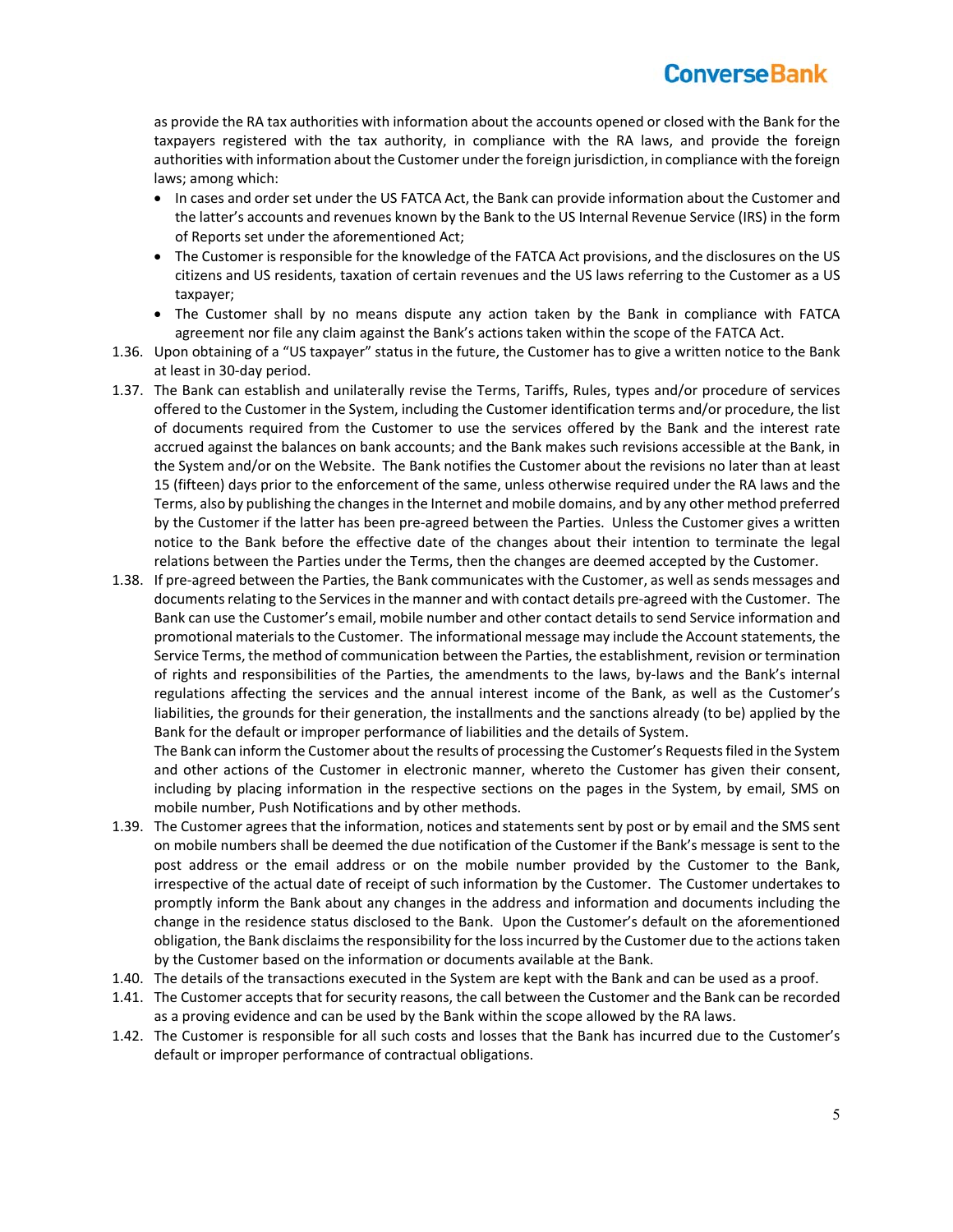- 1.43. The Bank disclaims all responsibility for direct or indirect costs and loss (including loss of expected income or interest) of a third party, where the latter have occurred due to the implementation of AML/CFT actions and other requirements of the RA laws by the Bank.
- 1.44. The Bank disclaims all responsibility for the fees charged by the operators and third parties providing telecommunication services when using the Services.
- 1.45. The powers of attorney issued to the Customer's representatives to act on behalf of the Customer will be deemed effective only if notarized, or otherwise verified (apostille, consular certificate) if issued abroad, in compliance with the RA laws. The Bank can demand powers of attorney, references and other documents.
- 1.46. The Terms prevail and the templates/samples, Service Terms and Tariffs already and to‐be approved by the Bank under the Terms are enforced as far as they do not contradict the Terms, unless otherwise established under the particular templates/samples.
- 1.47. The termination of the System service shall by no means cause the change or termination of other contractual relations existing between the Bank and the Customer, unless otherwise agreed in writing.

### **2. Guarantees**

- 2.1. The Customer represents and warrants that they have full rights to conclude the Agreement with the Bank to use the Bank's Services, and asserts that the Request/agreements and Orders concluded with the Bank under the Agreement are valid and legally binding for the Customer, and they are not aware of any circumstance that can cause the invalidity of the aforementioned agreement. The Customer understands that the Bank has relied on the representations and warranties hereunder when providing the Services and undertakes to keep the Bank intact of any dispute, claim and loss arising from the Customer's violations. The Customer has to use the Service offered by the Bank in due diligence and for the set purpose. The Bank can cancel the access to the particular Service or decline the business relation with the Customer, if the Customer has misused the Services and/or has used the same with multiple breaches of their purpose or, in the Bank's judgment, with essential violations, as well as has used the Services for illegal gain or with an intention to create extra costs or obstacles for the Bank.
- 2.2. The Customer herewith confirms with full responsibility that all funds that have been or will be transferred to their accounts with Converse Bank CJSC were obtained legitimately and are by no means related to terrorism, drug trafficking, human trafficking, tax evasion and other criminal actions.
- 2.3. The Customer herewith assures the authenticity of the information disclosed thereby and undertakes to inform the Bank in due time about any changes of the data filed with the Bank.

### **3. Security Rules**

- 3.1. The Customer agrees and undertakes to maintain the confidentiality of the System log-in information and the Request/agreements, refrain from disclosing or otherwise making known/accessible to a third party the passwords, codes and other detail for logging into and using the System, and prevent reproduction, decryption, modification and dissemination of the protected part of the System or actions that may make such information accessible/known to a third party.
- 3.2. The Customer undertakes to preserve all copyrights relating to the use of the System software and to use the System for purpose.
- 3.3. The Customer is aware that the list and options of the Services can be limited depending on the capabilities of the Customer's computer and other hardware, communication quality and location, the Bank's technical services and other factors. The Bank can add or reduce the System/Application (and dissolve the System/Application agreement among others) for technical service or other reasons.
- 3.4. The Bank disclaims all responsibility for the Customer's loss caused due to Customer's Personal Information, including login and password disclosed or made accessible to a third party. The Customer undertakes to keep the Bank intact of any claims emerging due to third‐party actions in the process of operation of the System.
- 3.5. The Bank disclaims all responsibility for the Customer's loss due to the malfunction or failure of the Customer's terminal or electronic communication network, or an unauthorized third-party access, therefore the Customer has to independently ensure the functionality of its LAN (from the demarcation point with the Bank) and the protection of network components.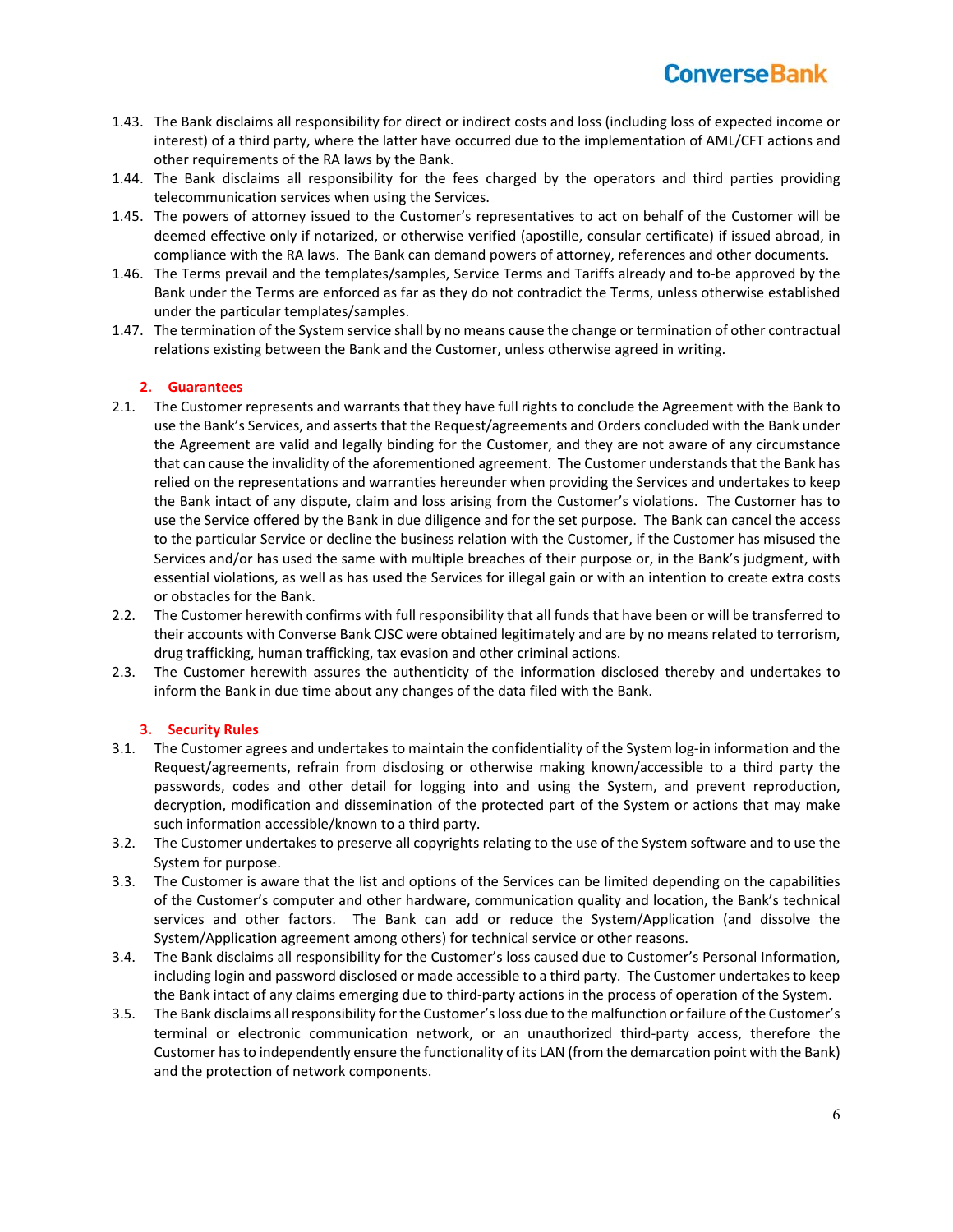- 3.6. For their own security reasons the Customer expresses willingness to promptly inform the Bank about any actual or attempted entry to their Personal Domain for the use of the System/Application by unauthorized parties and/or about any actual or attempted transaction by unauthorized parties in their Personal Domain.
- 3.7. For the Customer's security reasons the Bank ensures the use of reliable security equipment. Nonetheless, the Customer is aware that they use the System/Application at own risk and the Bank is not responsible for communication failures and data loss relating to the use of the System/Application, as well as for the loss of their (the Customer's) data and/or any other loss and damage of them (the Customer) due to the use of the System/Application.
- 3.8. The Bank is not responsible for the Customer's loss, costs or delay events due to the state actions or force majeure, including hardware malfunctions or power cutoffs or failure.
- 3.9. The Bank disclaims all responsibility for the data and instructions obtained from the Customer's Personal Domain or for the action or inaction in the Personal Domain, even if it is proved that such actions have been taken by a third party not authorized to have an access to and takes actions in the Customer's Personal Domain. The Bank is not responsible for the incorrectness and incompleteness of information disclosed by the Customers and/or for the Customer's loss due to violation of the security rules under the Terms.

#### **Customer Consent**

### *I hereby give my consent that*

Converse Bank CJSC makes inquiries to

- **NORK Social Services Technology and Awareness Center**, and request the latter to disclose to the Bank the information about my financial liabilities and other details that can refer to the decision about conclusion of a loan (borrowing and other) agreement with me, as well as disclose to ACRA Credit Reporting CJSC the information about my financial liabilities throughout the effective period of a loan (borrowing and other) agreement concluded with me;
- *At any point the Bank makes inquiries in due order to the Public Databases and the banking customer data processing parties and obtain information about me (including personal data), and I hereby request the aforementioned authorities transfer to the Bank in response to the inquiry any data (including personal) being inquired, which the Bank will process in the order and timing outlined in the notice addressed to me (hereinafter the Notice) that is made accessible on https://www.conversebank.am/Notice.pdf and at the Bank;*
- My personal data are transferred to the Central Bank of Armenia and the banking customer data processing parties.

*I herewith assure that I have read the agreement and have reviewed the Notice, and the latter are fully understandable and acceptable to me.*

#### **4. Other Terms**

- 4.1. **Giving consent to the Terms shall by no means cause the Bank's commitment to render a banking service.**
- 4.2. The Bank can place in the System the logotype, the trade name and other copyrightable matters of the Bank or its partners. All the aforementioned subjects are protected by the RA laws and their illegal use may cause the consequences under the RA laws.
- 4.3. Any revision of the Terms shall be enforced by giving a notice by the Bank to the Customer in compliance with the Terms.
- 4.4. The Parties hereby agree to settle the disputes arising between the Parties in the following manner. The disputes and discrepancies are resolved through arbitration by forwarding the same to the Financial Arbitration of the Union of Banks of Armenia (UBA) or Credit Compromise CJSC in compliance with the RA Law on Commercial Arbitration, the UBA Financial Arbitration Charter and Financial Arbitration Regulation, or the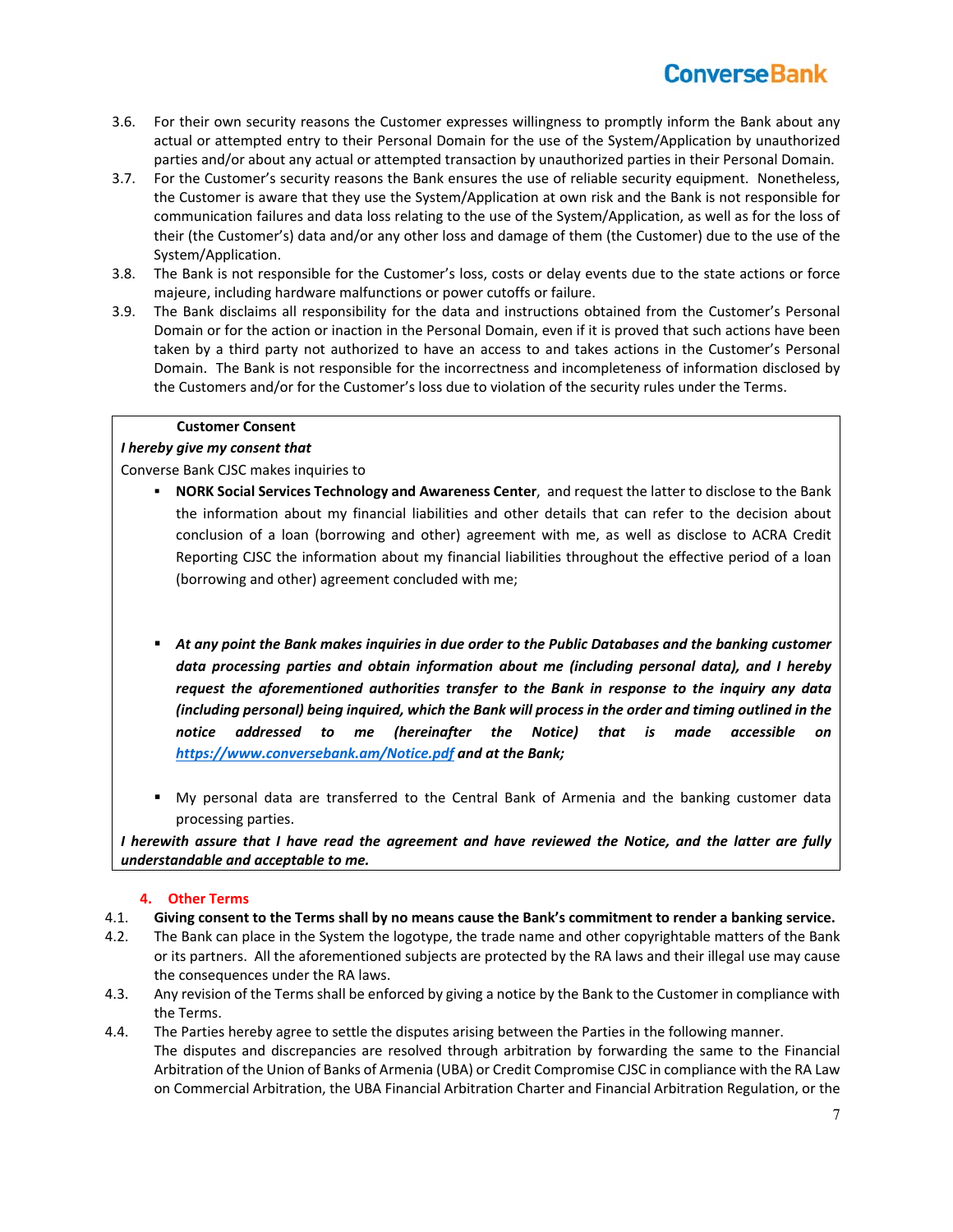charter and regulations of Credit Compromise CJSC. To arrange the settlement of disputes through the UBA Financial Arbitration, the Parties determine that the arbitration tribunal court is formed in compliance with the UBA Financial Arbitration Regulation effective at the point of dispute, and to arrange the settlement of disputes through Credit Compromise CJSC the parties determine that the arbitration tribunal court is formed in compliance with the charter of Credit Compromise CJSC effective at the point of dispute. The arbitration language is Armenian, the location is Yerevan. The Parties agree that the dispute will be examined only based on written materials without any hearing. The Parties are informed that they can review the UBA Financial Arbitration Charter and Financial Arbitration Regulation on the UBA website www.uba.am, and are available at the Bank, and the charter, rules and regulations of Credit Compromise CJSC are made available at the office of Credit Compromise CJSC. The disputes are settled in compliance with the standards of the RA law of substance. The present dispute settlement provision shall by no means deprive the Parties of their right to resolve the disputes judicially.

Upon a claim of ownership for up to AMD 10M or equivalent FX amount, the disputes can be settled through the Financial System Mediator. The procedure for processing of and responding to the customer complaints/claims is available on the Website: https://www.conversebank.am/hy/customer‐rights/:

Under the agreement effected between the Bank and the Financial System Mediator, the Bank waives its right of appeal of resolutions of the Financial System Mediator only if the claim of ownership does not exceed AMD 250,000 (two hundred and fifty thousand) or equivalent FX amount, and if the amount of deal does not exceed AMD 500,000 (five hundred thousand) or equivalent FX amount.

- 4.5. The legal relations, unless regulated under the Terms, are regulated by means of Tariffs, Rules, specific service terms, information posted on the Website, documents establishing contractual relations between the Bank and the Customer and under the RA laws, or according to business practices unless regulated in the RA laws.
- 4.6. The RA laws are applied to the contractual relations between the Bank and the Customer.
- 4.7. The Customer undertakes to maintain the confidentiality of the Agreements in compliance with the RA laws.
- 4.8. The Parties shall be relieved from full or partial default on obligations under the Terms and Request/agreements, if such default was caused by a force majeure situation arising after the commencement of the contractual relations that the Parties could not have foreseen or prevented.
- 4.9. The Terms and the attached documents are executed in Armenian and prevail over the copies in foreign wording.

### **Section 2. Service Terms**

**The Services are considered a publicly accessible offer and are deemed accepted by the Customer from the point of the Customer's confirmation/signature/verification in electronic environment of the Request/agreement or instruction based on the sample/template established by the Bank.** 

The Bank offers the following Services:

- Opening of savings accounts
- Opening of payment cards
- Opening of time deposits
- Issuance of consumer loans

### **5. Bank Account**

- 5.1. The provisions of this Section regulate the contractual relations between the Bank and the Customer in connection with the opening, management and closure of a savings account. In addition to the Terms and Tariffs the requirements relating to the transactions performed on the account and other requirements are also regulated by the Request/agreement, information bulletins and other documents regulating the relations between the Bank and the Customer.
- 5.2. The Bank opens an account for the Customer based on the standard form and the Customer's Request/agreement submitted to the Bank in the Application.
- 5.3. The accounts are opened in compliance with the internal regulations of the Bank.
- 5.4. The Bank provides the complex servicing of the Account and performs all such transactions on the Account on the Customer's instruction that are allowed for the RA resident citizens under the RA bylaws.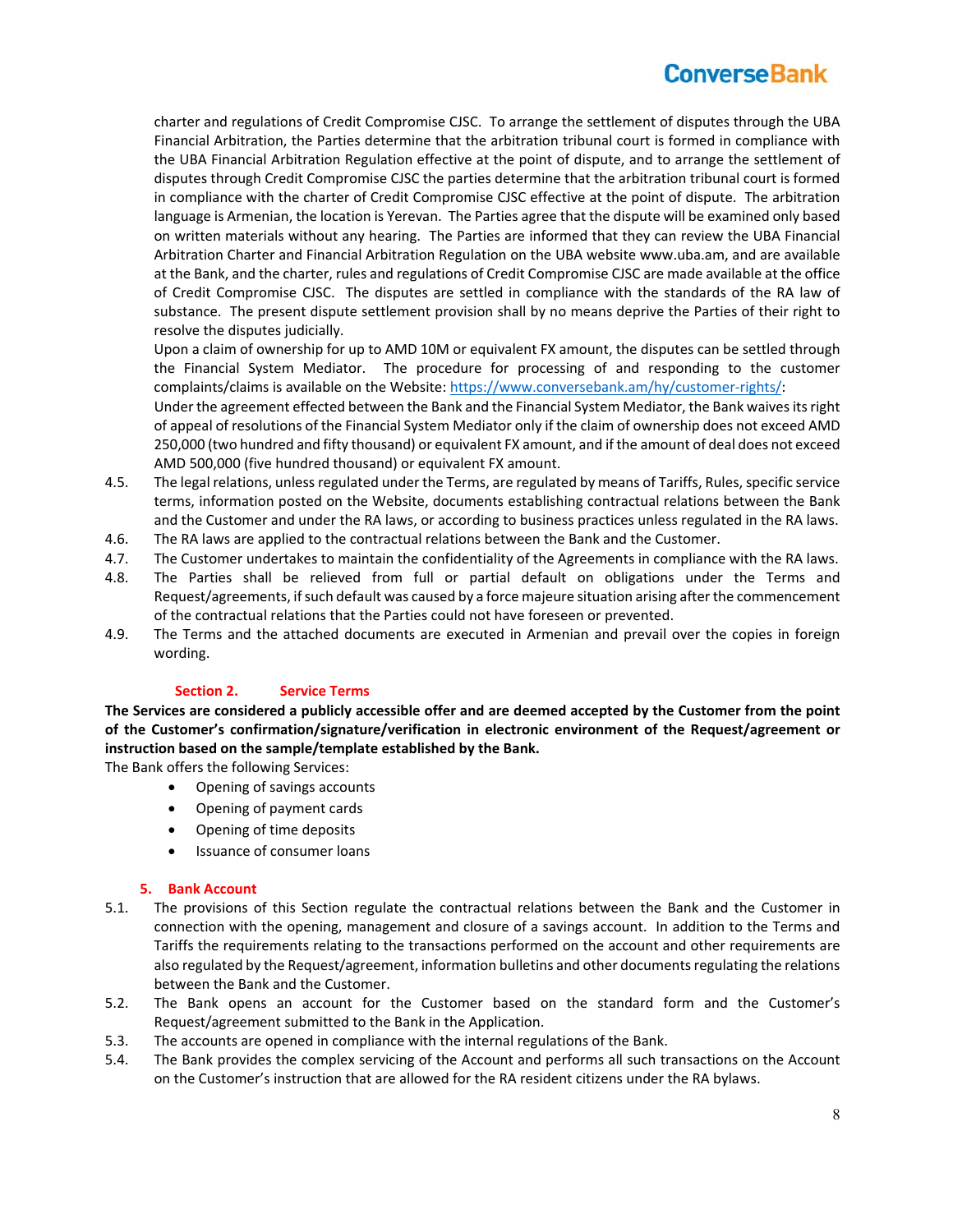- 5.5. The Bank manages the Customer's Accounts in the absence of any limitations set under the Bank's internal regulations or the RA laws in the course of the Account management.
- 5.6. The transactions are executed on the Account within the limits of the account balance taking into account the fees set under the Tariffs and the minimum balance on the account (if required).
- 5.7. The Bank effects the transfers based on payment orders and accepts and executes the payment orders in compliance with the RA Law on Transfers by Payment Orders, the CBA Regulation on Establishment of Maximum Deadlines for Transfer of Funds by Payment Orders in the territory of the Republic of Armenia, and the internal regulations of the Bank.
- 5.8. The funds are credited to the Customer's account on the date of receiving the payment messages from the correspondent banks, which reflect the crediting of these funds to the correspondent account, and also include the Customer's name and the respective account number with the Bank. The funds are credited to the account in compliance with the internal regulations of the Bank and the RA bylaws.
- 5.9. The exchange transactions are executed on the Customer's instructions at the exchange rates published by the Bank and/or based on the Tariffs.
- 5.10. The Bank accrues an annual interest against the positive balance on the Account(s) at the rate set under the Information Bulletins and/or Tariffs and/or Request/agreement, and the accrued interests are credited to the Account on a quarterly basis, unless otherwise required by the Information Bulletins and/or Tariffs and/or Request/agreement.
- 5.11. The Customer pays the Bank the commissions for the rendered banking Services at the rates set under the Tariffs.
- 5.12. The Customer can execute cash‐in and cash‐out operations on the accounts based on the Information Bulletins and/or Tariffs.
- 5.13. The Bank can charge the commissions under the Information Bulletins and/or Tariffs to the Customer's account, including FX accounts with the Bank, the Bank's costs due to the execution of the Customer's instructions (which the Customer hereby undertakes to refund to the Bank) and as well the amounts of the Customer's other liabilities towards the Bank.

Furthermore, the Bank's monetary claims and transaction charges are debited as priority from the transaction account(s) or AMD account(s), and in the absence of or upon insufficient funds on the latter account(s) – from the Customer's FX account(s), as the result of which the AMD amount is converted at the buy rate set by the Bank at that point for the particular foreign currency, unless otherwise agreed between the Parties.

This provision shall be deemed the Customer's instruction issued to the Bank in compliance with Article 922 (part 1) of the RA Civil Code, throughout the effective period of the contractual relations between the Bank and the Customer.

- 5.14. The Customer's request for dissolution of the Agreement and closure of the account upon termination or limitation of transactions on the account by the Bank in cases and in the order set under the Agreement and/or the RA bylaws, shall not be satisfied by the Bank as long as the grounds for termination of transactions on the account persist.
- 5.15. The Customer's right to manage the funds on the accounts opened with the Bank cannot be limited, except in the event of imposition of a limitation (ban) over the funds on the account and termination of transactions on the account in compliance with the RA laws, as well as in other cases under the documents establishing contractual relations, the RA laws and/or the Terms.
- 5.16. The Bank verifies the aforementioned information by demanding the Customer to complete in due order the respective document provided by the Bank or to disclose an additional document (agreement, certificate, invoice, etc.) in person or in any other manner agreed with the Bank.
- 5.17. Upon discovery of anything suspicious in the Customer's transaction document, the Bank can immediately suspend the transaction by giving a notice to the Customer if the transaction on the Account exceeds the limit set by the Bank.
- 5.18. The Bank can stop the banking operations on the Account unless the Customer files the documents required under the Agreement and/or the RA laws with the Bank in a reasonable period or if the Bank finds the explanations provided and the documents disclosed by the Customer insufficient, and as well in cases set under the Terms, Information Bulletins and/or the Tariffs and specific service terms.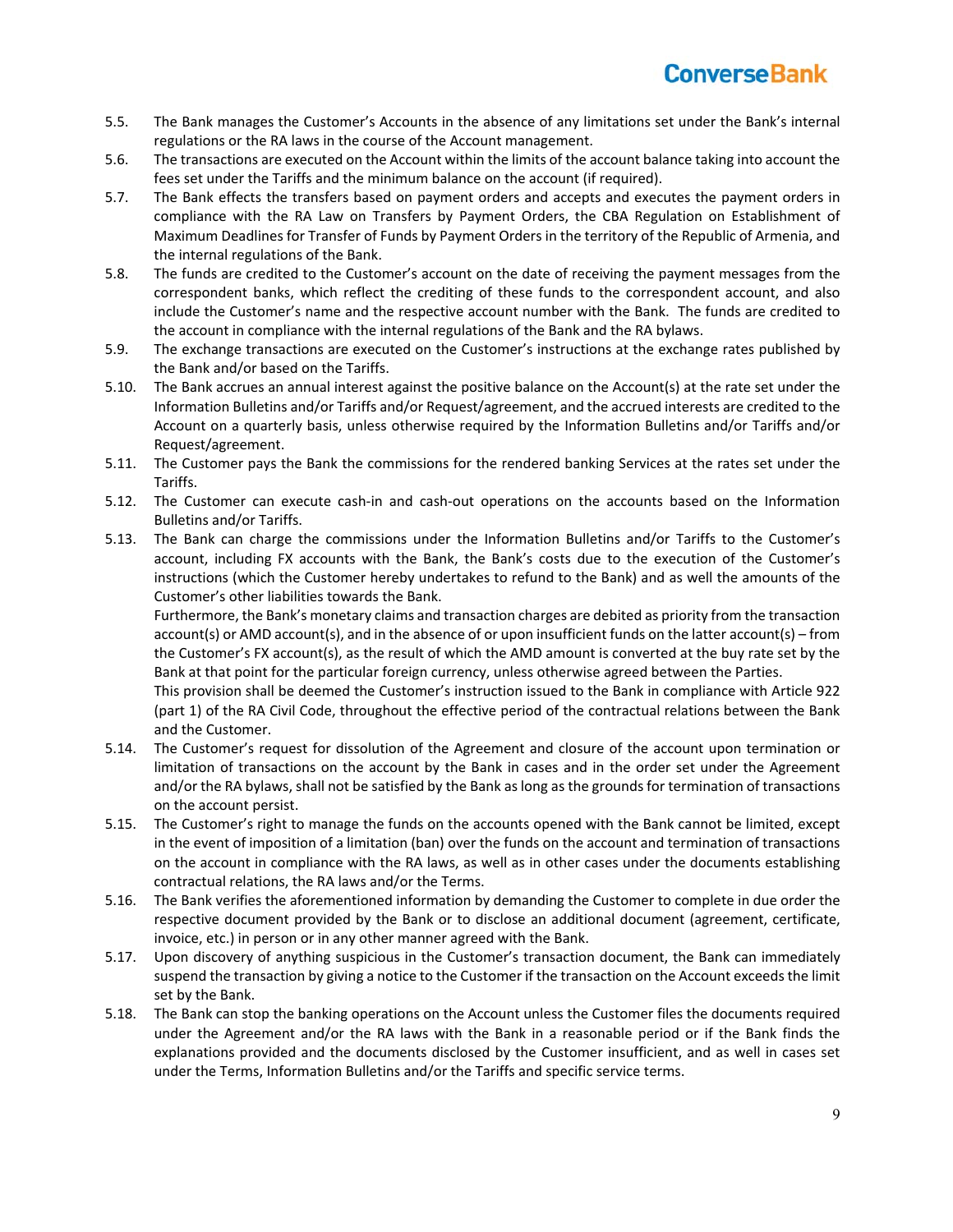

- 5.19. The Bank undertakes to make the Account statement accessible to the Customer, except in cases when the Bank has not debited or credited the particular account in the reporting period.
- 5.20. Furthermore, the Bank is not responsible for the Customer's loss due to the Bank's actions specified above.
- 5.21. The Bank can dissolve the Request/agreement upon violation of any provision under the Terms, Service Terms and the Request/agreement.
- 5.22. The Bank can dissolve the Request/agreement where the funds available on the Account are less than the minimum limit (if the latter is specified under the Tariffs) and in 1 month from the date of the Bank's notice (written or oral) thereon (unless another period is required under the Tariffs), if the limit is not recovered.
- 5.23. The Bank can dissolve the Request/agreement unless the Customer pays the commissions under the Information Bulletins and/or Tariffs and the Request/agreement in due time.
- 5.24. The Bank can dissolve the Request/agreement upon violation of requirements of the RA AML/CFT laws and bylaws or in other cases set under the same.
- 5.25. The Bank can dissolve the Request/agreement in the event where in the Bank's judgment the Customer's business or the business relations with the Customer can in any manner arouse suspicion with the partner or international organizations about application of inefficient AML/CFT mechanisms and/or may have an adverse effect on the Bank's reputation (for instance, if the Customer or the parties related thereto appear on the UN Security Council, the USA or EU blacklists).
- 5.26. The Bank can dissolve the Request/agreement in 1 year after freezing (restricted management) of the Account, and in the presence of other grounds specified for the same under the RA bylaws.
- 5.27. The Bank dissolves the Request/agreement where the Customer files a request for closure of the Account.
- 5.28. The Bank can restrict the management of the Account based on the Customer's Request or Instruction, and in other cases under the agreement(s) concluded with the Customer.
- 5.29. The Bank can restrict the management of the Account unless the Customer has executed any transaction in 6 months.
- 5.30. The Bank can restrict the management of the Account if the funds on the Account back the Customer's liability.
- 5.31. The Bank can restrict the management of the Account where the Customer has outstanding liabilities towards the Bank, including those secured with a third‐party guarantee.
- 5.32. The Bank can suspend or terminate the banking service operations in compliance with the RA laws without giving a poor notice or justification to the Customer.
- 5.33. The Bank can restrict the management of the Account, where the Customer fails to file the relevant documents and information in due time on the Bank's demand, or any action or transaction of the Customer has been considered in line with the criteria of a suspicious transaction from the AML/CFT perspective and the required supporting documents and/or arguments have not been filed in due time, or if the Customer's business has been considered suspicious.
- 5.34. The Bank can also restrict the management of the Account where the Enforcement Service, tax and other authorities have put the Customer's accounts under a ban, and in other cases under the RA laws.
- 5.35. The Bank can charge the Account unaccepted in cases established under the RA laws, based on the Customer's instruction.
- 5.36. The Bank can charge the Account unaccepted to the amount of the existing liabilities towards the Bank.
- 5.37. The Customer can visit the Bank to use the Services inaccessible thereto in the Application.
- 5.38. In cases required under the Services, Terms, application and/or Request/agreement and/or the RA bylaws, the Customer has to provide the Bank on the latter's demand with explanations, file the appropriate documents and disclose the required information relating to the transactions executed on the Account and has to be accountable for the accuracy and authenticity of the documents filed thereby with the Bank.
- 5.39. The Customer can unilaterally dissolve the Request/agreement with the Bank (close the accounts with the Bank among other) by giving an advance written notice to the Bank and by repaying in full the liabilities towards the Bank in relation with the particular Request/agreement.

#### **6. Card Account**

6.1. The provisions of this Section regulate the contractual relations arising between the Bank and the Customer in connection with issuance, use, closure and change of banking (payment) cards (the Card). In addition to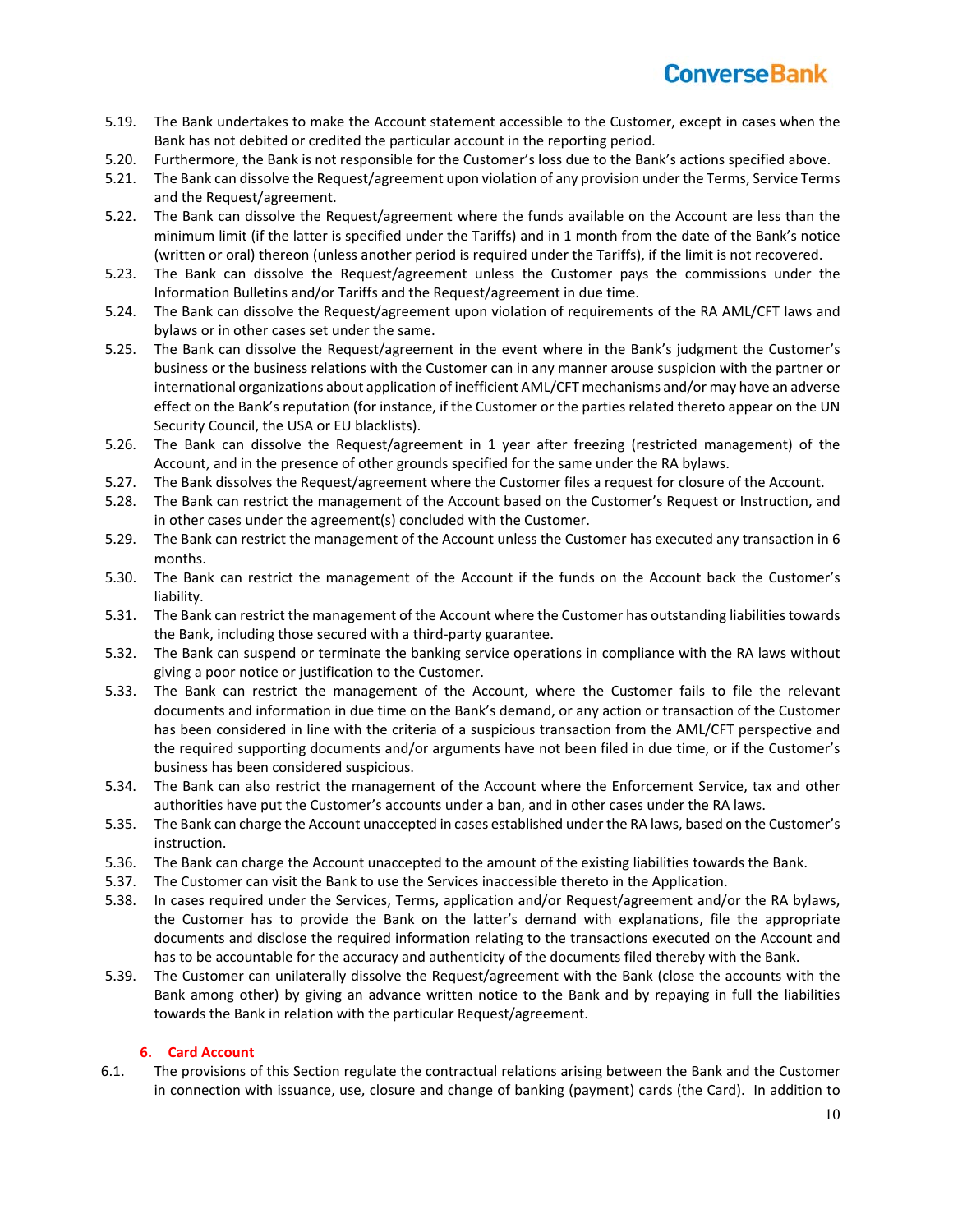the Terms and Tariffs, specific types of Cards, their features and opportunities, the card transaction security and other requirements are also regulated by the Rules, Request/agreements, information bulletins and the Rules published on the Website and other documents regulating the relations between the Bank and the Customer.

- 6.2. The Card is issued to the Customer within at most 5 (five) banking days from filing of the Card request by the Customer subject to signing of the Request/agreement and the receipt and payment of the monthly/annual service fee.
- 6.3. Specific limitations of card transactions can be applied to certain cards, which are reflected in the information bulletin of the particular service and/or the Tariffs.
- 6.4. Throughout the effective period of the Card, the Bank can charge unconditionally from the Customer's card account the Card issuance and the card account service fees and all other costs relating to the card account service, based on the Information Bulletins and/or Tariffs and/or the Request/agreement, and/or based on the tariff set by the service provider (third party) for a specific service.
- 6.5. The commissions are charged similar to prepayments: first annually, before the issuance of the Card, and for the following months/years – in 5 (five) banking days from the start of each yearly effective period of the Card. In the absence of sufficient funds on the Customer's card account, the aforementioned sums and as well the over-limits and the fees accrued thereon are charged from the Customer's other accounts with the Bank, for which purpose the Customer hereby gives their unconditional consent. Unless the funds on the Customer's other accounts with the Bank are sufficient for the repayment of the aforementioned sums either, then the Bank can early terminate the Card's validity, revoke the Card and demand the Customer the return of the Card and the payment of the aforementioned sums, for 30‐day and longer overdue liabilities.
- 6.6. The fees paid by the Customer under the Information Bulletins and/or the Tariffs are not refunded if the Customer files a request with the Bank for the early return of the Card or destruction and/or closure of the Card.
- 6.7. Unless the Customer receives the Card from the Bank in 2‐month period, the Bank can destroy the Card and the PIN‐code envelope, by dissolving the Request/agreement.
- 6.8. The Bank can also prematurely terminate the Request/agreement, close the Customer's card account and demand the payment of the over‐limit and as well the penalties accrued before the payment day, where the Customer has delayed the payment of the fees under the Tariffs and/or the over‐limit, or has violated the banking service terms, the terms and conditions under the Request/agreement and the Rules, or in the presence of other grounds set in Bank Account Section hereof.
- 6.9. The Bank has to appeal the transactions/deals appealed by the Customer in compliance based on the rules and timelines set by the respective payment/settlement system, and in case of a positive outcome, recover the sums from the Customer's account at the end of the appeal process.
- 6.10. The Customer can unilaterally dissolve the Request/agreement upon the impairment of the Card usage conditions due to the unilateral revision of the Rules by the Bank, and return the Card to the Bank by paying all fees, including the over‐limits accrued under the Tariffs before the point of dissolution of the Request/agreement.
- 6.11. The Customer undertakes to pay or to credit to the card account the commission set under the Request/agreement and the Information Bulletins and/or the Tariffs when ordering the Card, unless otherwise required in the Request/agreement.
- 6.12. The Customer undertakes to comply with the requirements set under the Service Terms, the Request/agreement and the Rules. Furthermore, the Bank is not responsible for the Customer's loss due to the violation of the particular requirements.
- 6.13. The Customer has to pay the Bank the fees, including the over‐limit fees set under the Information Bulletins and/or the Tariffs and/or the Request/agreement. The Customer has also to repay the over-limits, commissions and the interests and penalties accrued against the latter, in 15 (fifteen) days from the generation of the Account statement.
- 6.14. The Customer undertakes to pay the Bank the fees set under the Information Bulletins and/or the Tariffs and/or the Request/agreement, and also the over-costs incurred due to execution of the transaction/deal under appeal, in the presence of a negative outcome of the appeal process.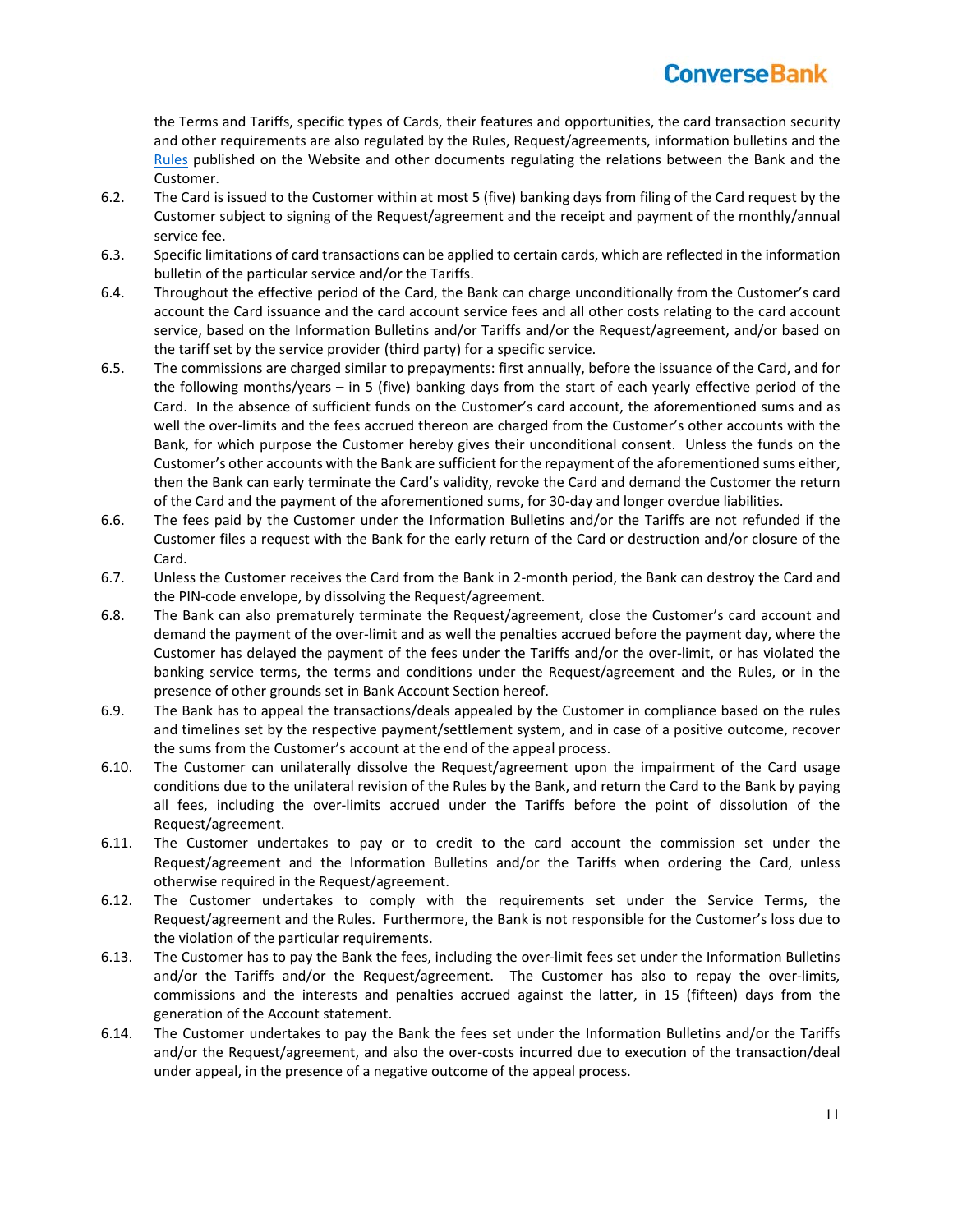- 6.15. The Customer cannot pledge on behalf of a third party the funds available on or credited later to the card account without the Bank's prior consent in writing.
- 6.16. The Bank has a first‐priority claim on the funds available on the Customer's card account, as a security of all liabilities already/to be assumed by the Customer towards the Bank.

### **7. Bank Deposit**

- 7.1. The provisions of this Section regulate the contractual relations arising between the Bank and the Customer in connection with opening of deposits. Apart from these Services, the Terms, Tariffs, Information Bulletins and other documents establishing the specific terms of the particular type of deposit and regulating the relations between the Customer and the Bank, constitute the integral part of the Request/agreement for the bank deposit.
- 7.2. Deposit accounts are managed separately from current and other bank accounts and the provisions of the Terms referring to Account are applied to the same, unless otherwise established under this Section.
- 7.3. The Bank pays the Customer interests against the deposit in compliance with the Request/agreement, the Information Bulletins and/or the Tariffs and the terms established for the particular deposit. The Customer pays the interest based on the Information Bulletins and/or the Tariffs in the currency specified in the Request/agreement.
- 7.4. The funds received from a third party can be credited on behalf of the Customer to the replenishable Deposit account by stating the Deposit account number, unless otherwise required by the Bank
- 7.5. The interest against the Deposit (including the further replenishments and the sums credited to the savings accounts) are accrued from the day of the actual opening of the Deposit through the day preceding the withdrawal of the Deposit from the account.
- 7.6. The interests are accrued against the actual balance on the Deposit account from the day of crediting of the Deposit to the Customer's deposit account (replenishment of the Deposit) through the day preceding the return of the amount to the Depositor or withdrawal from the Depositor's account on other grounds. The accrued interests are credited to the deposit account balance on a yearly basis. The number of calendar days is used for calculations, with 365 (366 for leap year) as a divisor.
- 7.7. The interest rate set for the Deposit in the Request/agreement, which the individual Customer has deposited on the condition to be returned at the expiration of the specific period or following the emergence of the circumstances specified in the Deposit Request/ agreement, the Bank cannot reduce the Deposit unilaterally, unless otherwise required by the law. In cases not forbidden by the law the Bank can unilaterally revise the interest rate accrued against the deposit by giving a notice to the Customer in the pre-agreed manner. Upon disagreement with the revised interest rate, the Customer can before the effective date of the interest rate demand the return of the deposit and the payment of the interest duly accrued against the deposit at the point of return.
- 7.8. The Bank can use the Deposit amount independently.
- 7.9. The Bank can inform the Depositor about the electronic documents accepted for implementation or declined, by stating the reasons for the latter.
- 7.10. The Bank can transfer the Deposit amount to the Depositor's Account upon termination of the Deposit Request/agreement (expiration or dissolution of the Request/agreement), or to the demand account in the absence of the Account with the particular foreign currency, unless other instruction is required under the Request/agreement or issued by the Depositor.
- 7.11. When paying the Customer the interest accrued on the Deposit, the Bank acts as the tax agent of the individual Customer by charging and transferring to the state budget the taxes in compliance with the law. The Bank has no obligation to recover the excess tax amount charged from the Customer or return the same to the Customer in the event the Customer demands the Deposit amount ahead of schedule or in other similar cases.
- 7.12. The Customer can at any point dissolve the Deposit Request/agreement (demand the deposit in full or in part ahead of the schedule set in the Deposit Request/agreement), unless otherwise agreed in writing. Upon early termination (in full or in part) of the Deposit Request/agreement, the Bank can charge the Customer a penalty, the account opening and/or cash-out and/or cash-in fees and recalculate the interests in due order, which may cause the reduction of the annual interest income. Furthermore, where the interest actually paid to the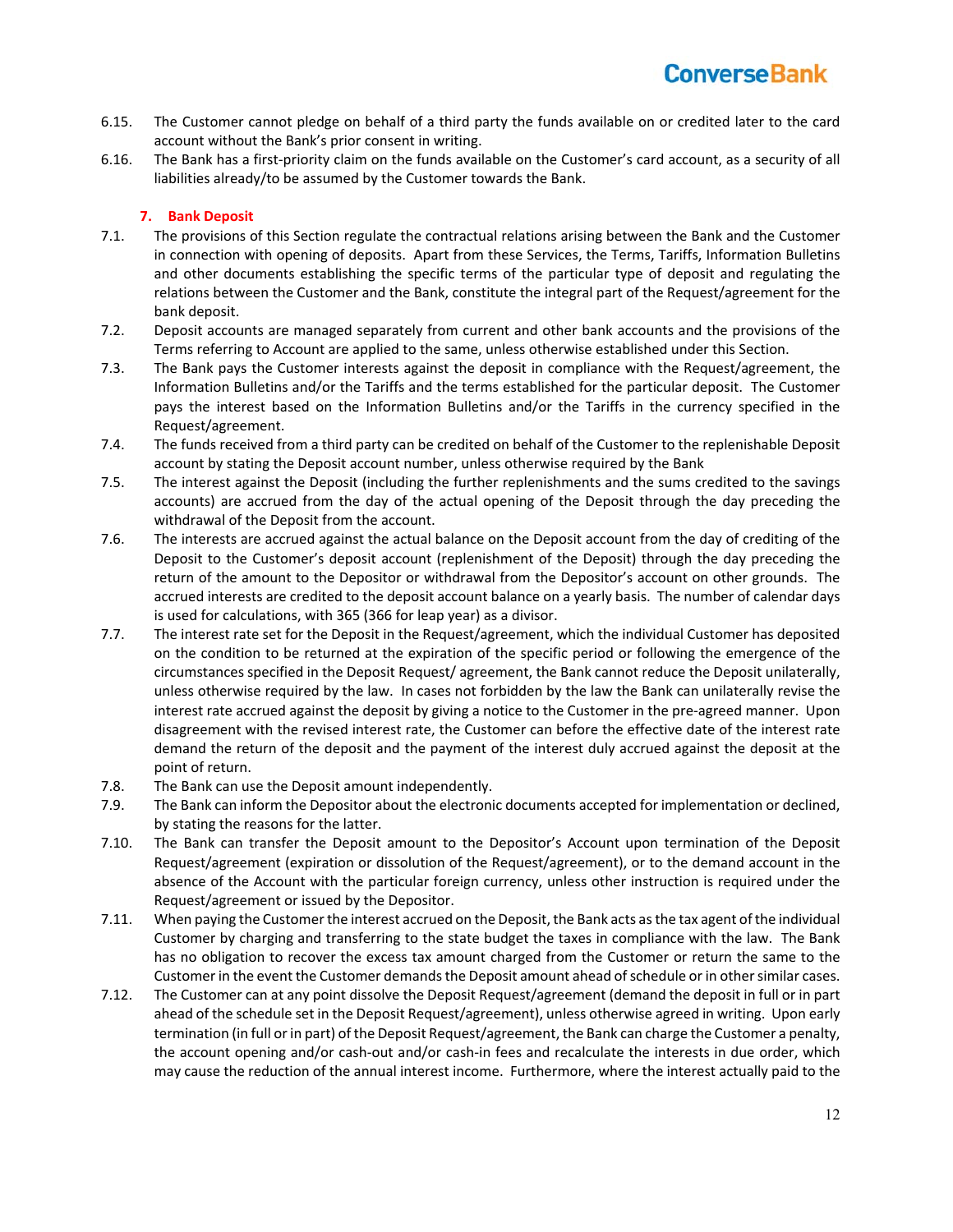Customer surpasses the interest payable to the Customer due to the recalculation, the Bank can reduce the difference from the sum of the deposit.

- 7.13. The Deposit Request/agreement can be terminated prematurely upon the ban imposed on the deposit amount on the demand of the respective authorities under the RA laws or otherwise, where the withdrawal of the deposit sum from the Deposit account is deemed binding for the Bank.
- 7.14. When the interests on the deposit opened in a foreign currency are paid to the Depositor in AMD, the conversion is made at the buy rate applied by the Bank to the particular currency at the date of payment.
- 7.15. **The Depositor hereby assures that they have understood and accepted the potential risk due to exchange rate fluctuations for the Deposit opened with a foreign currency.**
- 7.16. **The Depositor hereunder assigns the Bank to use the Deposit for the repayment of their credit obligations, if any, upon the demanded return of the Deposit at any point.**
- 7.17. The Depositor can demand the Bank the return of the Deposit sum and the payment of interests in compliance with the Agreement.
- 7.18. The Depositor can withdraw sums from the Deposit in cases and in the order set under the Deposit Request/agreement.
- 7.19. The return of the Deposit is guaranteed with the assets owned by the Bank.
- 7.20. Where the Deposit expiry is extended, the terms and conditions published for the particular type of deposit of Converse Bank CJSC at the date of extension are applied to the extended period, and the terms and conditions of the Agreement persist as long as they do not contradict the terms and conditions published in the information bulletin for the particular type of deposit.
- 7.21. The Bank has to return the Deposit and the accrued interests to the Depositor on the latter's demand in 3 (three) banking days, depending on the amount of the Deposit.
- 7.22. Where the Deposit is opened on behalf of a third party, the latter acquires the rights of the Depositor from the point of disclosing the ID document to the Bank in person and filing with the Bank of the very first written request based on the Depositor's rights. Before that, the Depositor can exercise the rights of the Depositor to the amount of cash entered thereby into the Deposit account. Where the Deposit is opened on behalf of a third party, from the point of transfer of the Deposit amount to the Depositor's demand account or savings and/or card account at the expiry of the Deposit based on the Depositor's instruction, the third party cannot exercise the Depositor's rights set herein, unless otherwise instructed to the Bank by the Depositor.
- 7.23. Where several parties act as a Depositor under the Agreement, the Bank makes the Deposit and interest payments to all Depositors on pro rata basis by demanding their signature. Where one of the Depositors receives the amount, the latter has to disclose to the Bank the notarized POA issued by the remaining Depositors.

### **Click here to review the Deposit Guarantee Terms and Conditions, which is deemed approved by the Customer under the Terms**

**NOTICE** 

### **8. Loans**

- 8.1. The provisions of this Section regulate the relation arising between the Bank and the Customer in connection with the loans issued by the Bank. Apart from these Services, the Terms, Tariffs, Information Bulletins and other documents (if any) establishing the specific terms of the Loans and regulating the relations between the Customer and the Bank, constitute the integral part of the Request/agreement for loan issuance.
- 8.2. The Terms relating to the Accounts are applied to the Loan terms, unless otherwise required under this Section.
- 8.3. The Borrower can make the payments of the Loan and interests and other charges and penalties required under the Request/agreement from the Borrower's account balances with the Bank or by making a transfer with the credit code stated in the Request/agreement.
- 8.4. The one-time origination and processing fees are charged before the disbursement of the Loan, and the procedure for payment of annual service fees is reflected in the principal and interest installment schedule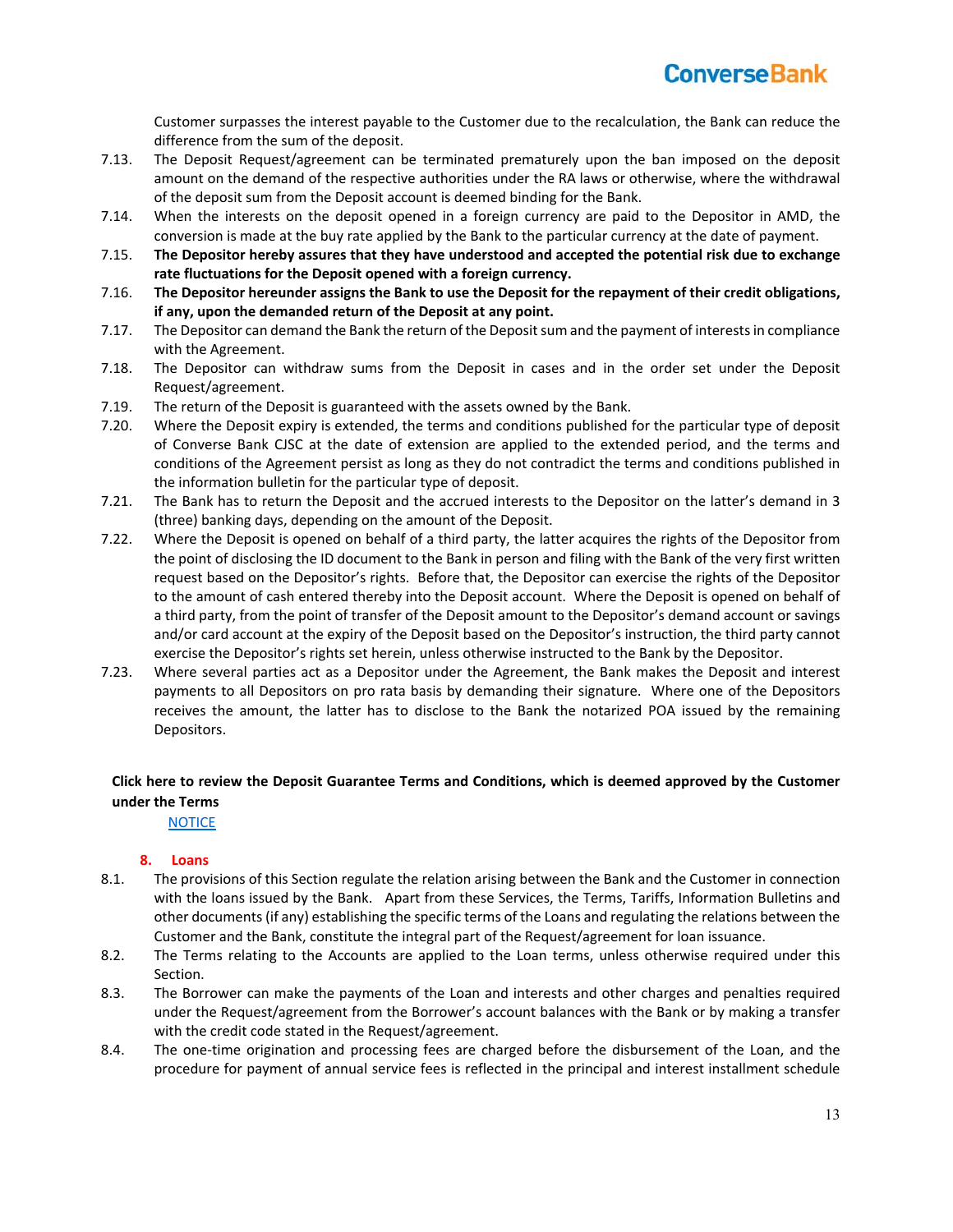attached to the Loan Application, unless otherwise set in the Request/agreement and/or the information bulletin and/or the individual sheet.

- 8.5. The interests are calculated on a daily basis against the outstanding Loan. The number of calendar days is used for calculations, with 365 as a divisor. The calculation of the interests start from the date of actual debiting of the Loan to the Borrower's account opened with the Bank.
- 8.6. Upon the Borrower's default or improper performance of obligations assumed by the Borrower under the Request/agreement and the Terms, among others in the failure to use the Loan for purpose, the Bank can revise the Loan terms and/or raise the Loan interest rate unilaterally, but no more than the twofold base rate set by the Central Bank of Armenia at the particular date, by giving a written notice to the Borrower.

Once the written notice on the revised Loan terms is given to the Borrower, the particular terms are deemed revised from the date stated in the notice, unless otherwise agreed between the Parties.

Once the Borrower receives the notice on the revision of the Loan interest rate and other terms, the Borrower has to conclude an Addendum to the loan agreement with the Bank referring to the particular revisions in the Application, or unless possible at the Bank. The Borrower's failure to sign the Addendum is not an impediment to the revision of the Loan terms and/or interest rates.

Unless the Borrower agrees with the revised Loan terms set in the Addendum, the Borrower can dissolve the Request/agreement ahead of schedule by repaying in full the liabilities assumed thereby towards the Bank under the Request/agreement.

8.7. The interests and penalties for FX loans can at the Borrower's discretion be paid in the Loan currency or AMD, by making the conversion at the buy rate applied by the Bank to the particular currency, and other fees (and the principals if the Loan has been issued in AMD) are charged from the Borrower's AMD account(s) with the Bank. In the absence of sufficient funds on the latter account(s), the Bank can debit the respective foreign currency to the chargeable amount from the Borrower's other FX account(s) with the Bank, in which case the conversion is made at the buy rate applied by the Bank to the particular currency, without waiting for the Customer's respective payment order to the Bank, for which purpose the Borrower hereby reserves the right to the Bank to charge unaccepted the required amount of debt from their accounts serviced by the Bank upon the Borrower's default or improper performance of any cash liabilities under the Request/agreement. In cases specified herein the Bank can affect the repayment of the respective liabilities starting from the

banking day following the repayment day. This clause cannot be referred to by the Borrower neither can serve a ground for disputing the fact of calculation and charge of the penalty in the future.

- 8.8. The maximum annual rate of the penalty cannot surpass the fourfold base rate set by the Central Bank of Armenia, and the total sum of penalties cannot surpass the principal debt existing at that point, unless otherwise required under the law.
- 8.9. Where the Loan or interest payment day is a non business day, then the payment should be made on the next day deemed a business day for the Bank.
- 8.10. The Borrower hereby assures that they admit the fact that for the FX Loan the exchange rate fluctuations for the particular currency may affect the size of the interest rate (in the AMD expression). THE EXCHANGE RATE SET BY CONVERSE BANK CJSC SERVES A GROUND FOR CALCULATION OF INSTALLMENTS OF THE FX LOAN.
- 8.11. The Bank can control the target use of the Loan by the Customer through documentation or directly, and conduct monitoring of the Customer's credit rating. Furthermore, the Bank can outsource the aforementioned control to a professional service provider (auditor).
- 8.12. The Bank can refuse the Loan in full or in part and/or demand the Customer return the Loan and the interests accrued to the particular date by early terminating the Request/agreement or without the latter, where:
	- 8.12.1. It turns out that the information (documents and other details) disclosed by the Customer are unauthentic;
	- 8.12.2. It turns out that the Customer has overdue and/or classified liabilities (including to a third party);
	- 8.12.3. The Customer has violated any provision of the Request/agreement;
	- 8.12.4. It turns out that the Borrower's financial flows (including the salary) have declined, and/or the employment (service) agreement has been dissolved, and the Customer has lost the status for other target loans;
	- 8.12.5. The Customer has used the Loan for purpose other than stated in the Request/agreement;
	- 8.12.6. The Customer has impeded the control by the Bank;